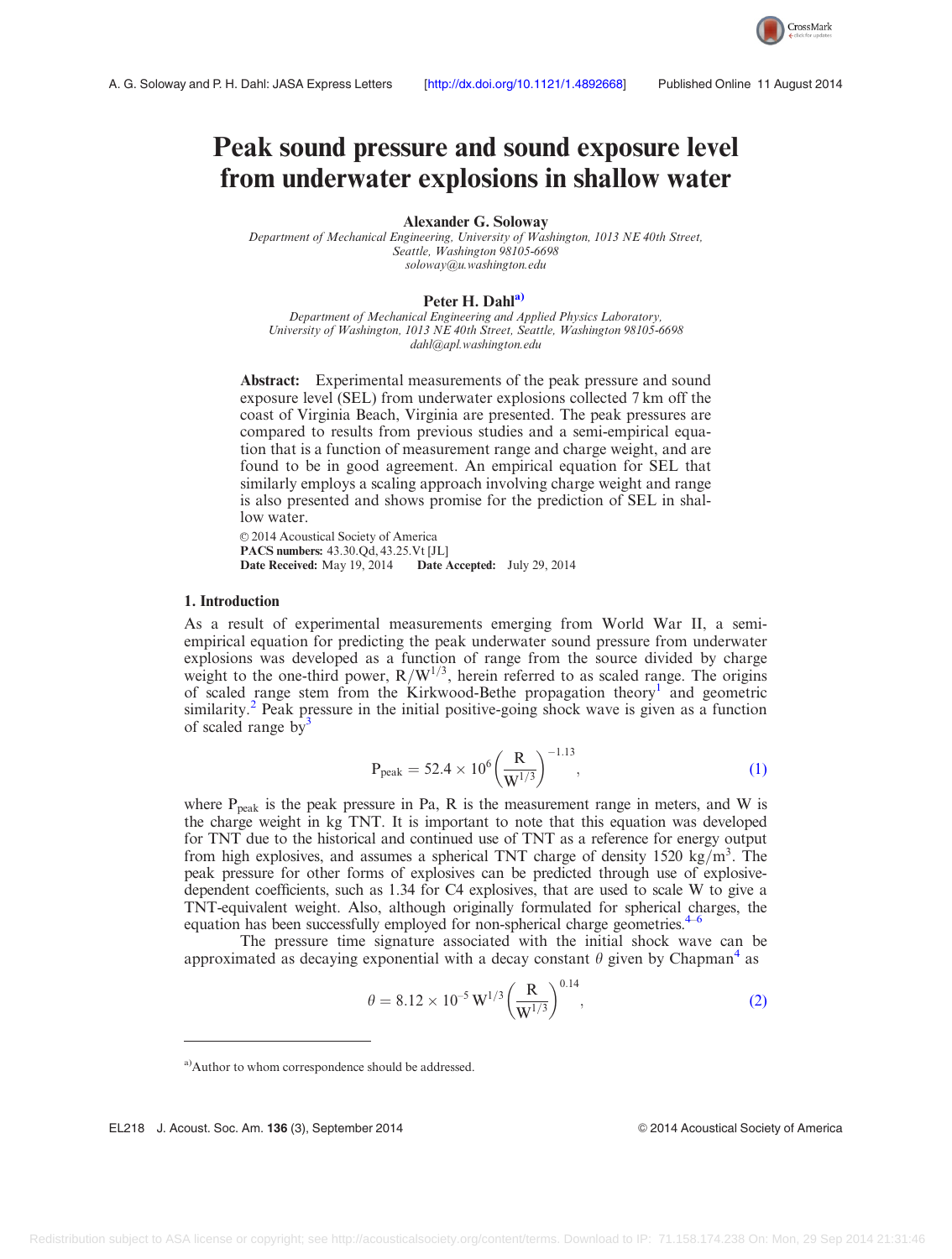<span id="page-1-0"></span>where  $\theta$  is in seconds. Given that the energy flux density, E, for the shock wave is defined as the time integral of the squared pressure divided by the characteristic impedance of the medium, Eq.  $(1)$  and Eq.  $(2)$  can be combined to yield the empirical relation for an unbounded medium

$$
E \propto W^{1/3} \left(\frac{R}{W^{1/3}}\right)^{-2.12}.
$$
 (3)

We remark that proportional relations for energy flux density similar to Eq. (3) are given by Cole,<sup>[2](#page-5-0)</sup> Arons,<sup>[3](#page-5-0)</sup> Slifko,<sup>[7](#page-5-0)</sup> and Wakeley,<sup>[8](#page-5-0)</sup> differing only in the exponent  $-2.12$  by not more than  $10\%$ . The differences stem from multiple forms of Eq. [\(2\)](#page-0-0); here we use Chapman's result given that it originates from a more recent study involving high-resolution instrumentation.

Closely related to energy flux density is the sound exposure level (SEL) that is defined as the time integral of the squared acoustic pressure

$$
SEL = 10 \log_{10} \left( \int_0^T p^2(t) dt \right), \tag{4}
$$

where SEL is in units of dB referenced to 1  $\mu$ Pa<sup>2</sup>s. This is a useful metric to assess cumulative noise exposure as it allows for the comparison of sounds with varying dura-tions<sup>[9](#page-5-0)</sup> and it gives an indication of the total acoustic energy received by an organism.<sup>[10](#page-5-0)</sup> A standard approach to computing SEL is to define the integration period, T, as the time duration that contains  $90\%$  of the energy of the received waveform.<sup>[11](#page-5-0)</sup>

In this paper, we present a new set of measurements of peak pressures from explosive sources evaluated as functions of scaled range. Comparing our data with results from previous studies, we show good agreement over 4 orders of magnitude of the scaled range variable,  $R/W^{1/3}$ . We also evaluate SEL in context of Eq. (3) and present a new empirical equation for this quantity.

### 2. Measurements

The underwater explosion measurements were conducted on September 11, 2012 during a training exercise for a Navy ordnance disposal team. The measurement site was located 7km off the coast of Virginia Beach, Virginia in shallow water with a constant depth of 14.7 m and a tidal variation of  $\pm 0.3$  m over the course of the measurements. Because of recent storm activity the water column was well mixed, and profiles of the sound speed versus depth in the water column put the sound speed at an approximately constant 1528 m/s. Based on archival core samples, the seabed can be described in an approximate sense as sandy sediment with grain size varying between fine and coarse.<sup>12</sup>

Five explosive charges were deployed; tests 1–4 used C-4 charges with a TNTequivalence of 1.34, while test 5 used a CH-6 charge with a TNT-equivalence of 1.5, giving TNT equivalent weights ranging from 0.1 to 6.0 kg. Detonations occurred at either approximately 9 m depth, or approximately 0.5 m from the bottom. Table 1 provides a summary of the test cases.

| Test           | Local<br>time | Water<br>depth(m) | Explosive | Charge<br>depth          | Charge weight<br>(kg) | <b>TNT</b><br>equivalent | TNT equivalent<br>weight $(kg)$ |
|----------------|---------------|-------------------|-----------|--------------------------|-----------------------|--------------------------|---------------------------------|
|                | 11:04:09      | 15.0              | $C-4$     | 9 <sub>m</sub>           | 0.2                   | 1.34                     | 0.3                             |
| 2              | 11:12:02      | 15.0              | $C-4$     | $\sim$ 0.5 m from bottom | 0.5                   | 1.34                     | 0.6                             |
| 3              | 12:49:51      | 14.8              | $C-4$     | 9 <sub>m</sub>           | 2.3                   | 1.34                     | 3.0                             |
| $\overline{4}$ | 13:09:34      | 14.7              | $C-4$     | $\sim$ 0.5 m from bottom | 4.5                   | 1.34                     | 6.1                             |
| 5              | 16:11:59      | 14.7              | CH-6      | 9 <sub>m</sub>           | 0.07                  | 1.50                     | 0.1                             |

Table 1. Test summary.

J. Acoust. Soc. Am. 136 (3), September 2014 A. G. Soloway and P. H. Dahl: Underwater explosions in shallow water EL219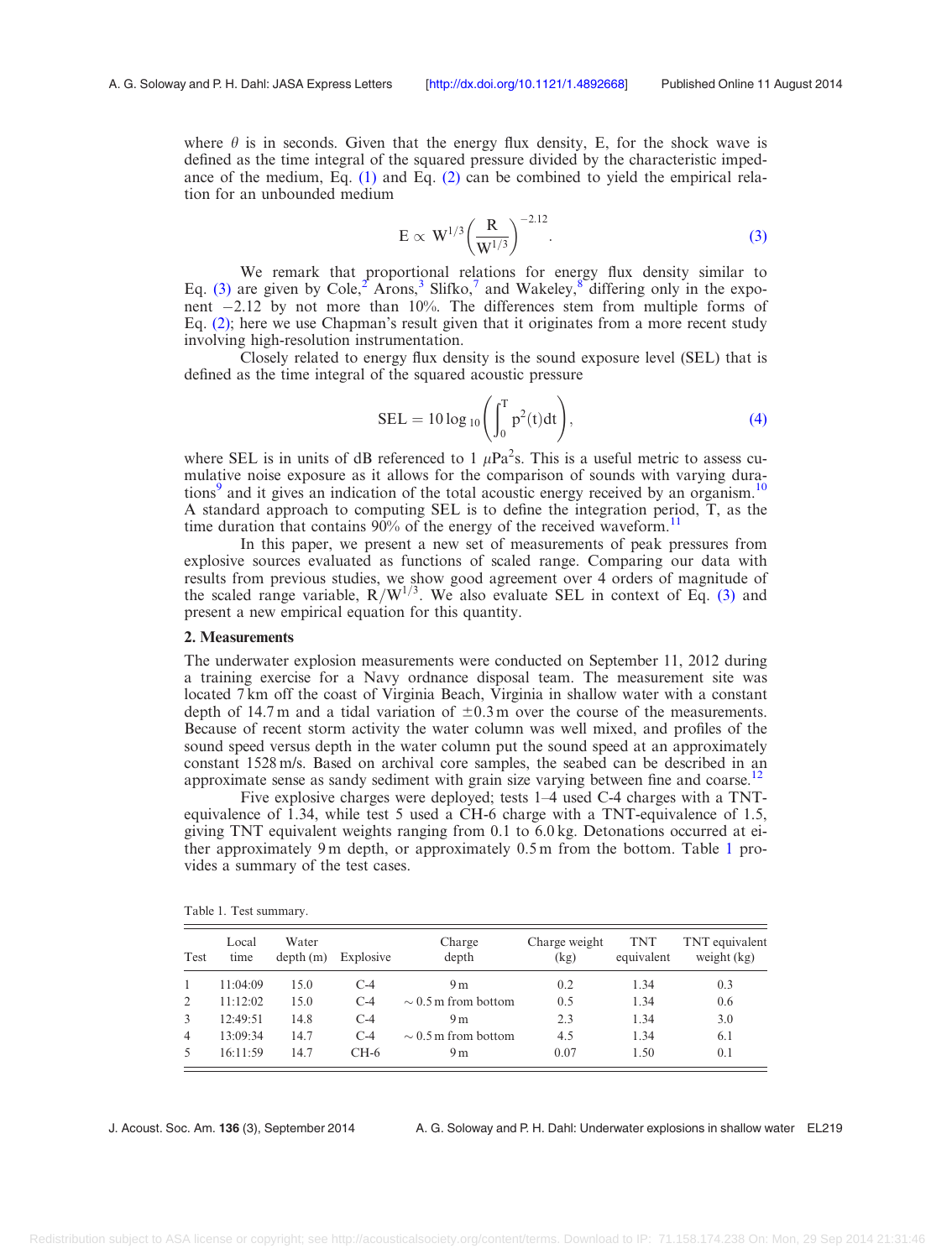Measurements were made from two small vessels; Vessel 1 located at range 430 m from the source detonation site for tests 1–5 and Vessel 2 located at range 165 m for tests 1–2 and at range 950 m for tests 3–5 (Fig. 1). Acoustic data were recorded from Vessel 1 using a vertical line array (VLA), and an autonomous acoustic recording system. The VLA elements consisted of nine hydrophones (ITC 1032) with receiving voltage sensitivity ranging from  $-204$  to  $-208$  dB re  $V/\mu$ Pa depending on the position in the VLA. These were spaced 0.7 m apart with the uppermost hydrophone at depth 6.6 m. Data from the VLA were recorded on a multi-channel coherent data acquisition system (Astro-Med, inc.) for which each channel was recorded at 62 500 samples per second. The autonomous system recorded at depth 12.9 m and consisted of a self-contained data acquisition and storage system (Loggerhead Instruments DSG) and a single hydrophone (HTI-96-min) recording at 50 000 samples per second with a receiving voltage sensitivity of  $-220 \text{ dB}$  re 1 V/ $\mu$ Pa. An identical autonomous system was used for Vessel 2 and was deployed at depth 12.2 m (165 m range) and depth 12.7 m (950 m range).

Time series data for test 4 recorded from Vessel 1 on the 12.2 m hydrophone of the VLA and Vessel 2 on the autonomous system are shown in Figs.  $2(a)$  and  $2(b)$ , respectively. The first bubble pulse can be seen in each recording arriving  $\sim 0.26$  s after the primary shock arrival, consistent with empirical predictions.<sup>[13](#page-5-0)</sup> The feature in Fig. [2\(a\)](#page-3-0) arriving  $\sim$ 0.12 s after the shock wave (center frequency  $\sim$ 35 Hz) is consistent with an Airy phase region assuming nominal geoacoustic parameters associated with sandy sediments and given water depth, and this observation is subject of on-going study. [Note that in Fig. [2\(b\)](#page-3-0) the longer range places this phase in the vicinity of the first bubble pulse arrival.] Scholte interface waves shown in the inset of Fig. [2\(a\)](#page-3-0) were recorded during tests 3 and 4 arriving approximately 3 s after the peak arrival. These



Fig. 1. (Color online) The geometry of the experiment. A nine element vertical line array (VLA) with hydrophones spaced 0.7 m apart and an autonomous system were deployed from Vessel 1. An identical autonomous system was deployed from Vessel 2. Explosive charges were detonated at either 9 m depth or  $\sim 0.5$  m from the seabed.

EL220 J. Acoust. Soc. Am. 136 (3), September 2014 A. G. Soloway and P. H. Dahl: Underwater explosions in shallow water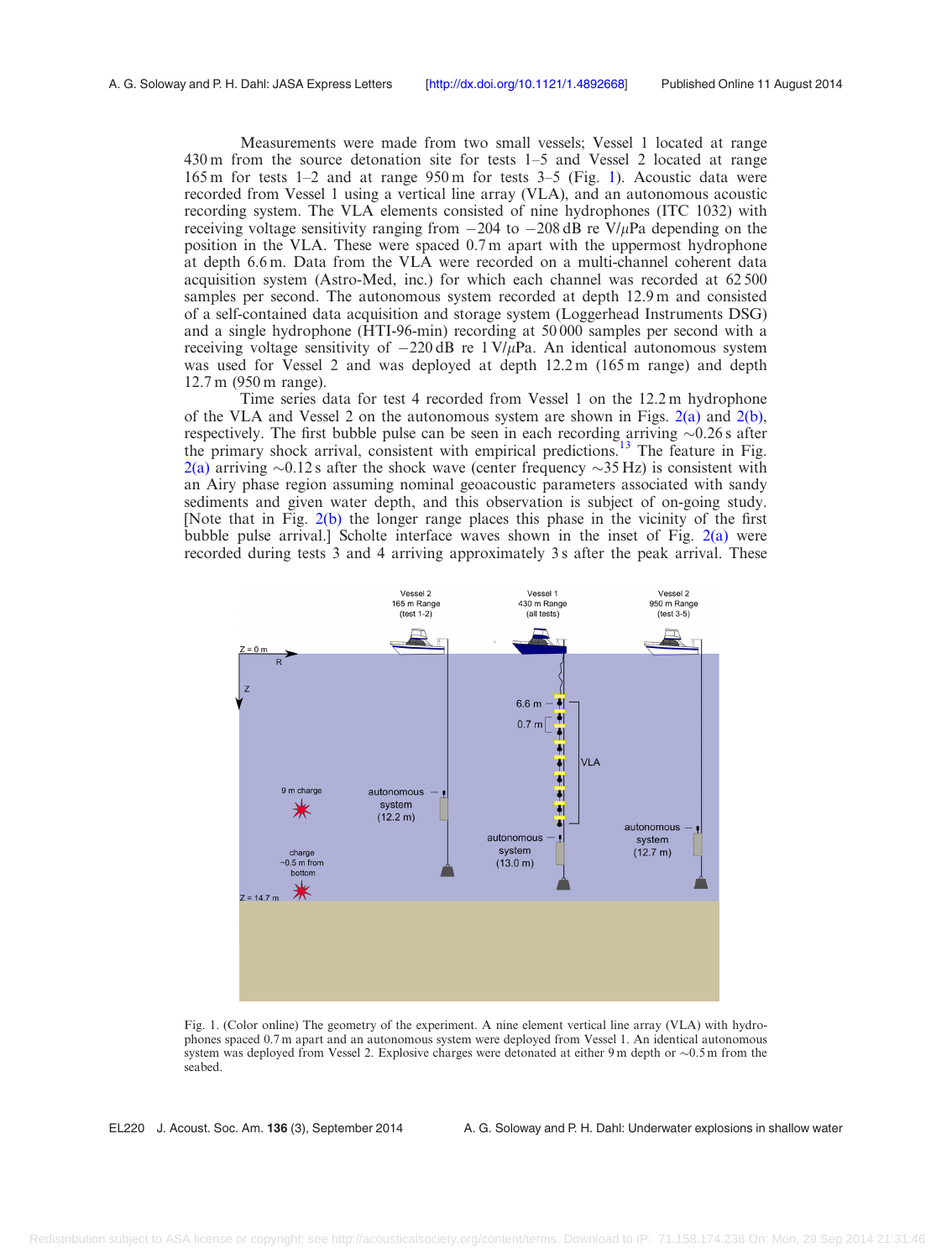<span id="page-3-0"></span>

Fig. 2. (Color online) Measured waveform for test 4 from (a) Vessel 1 on the VLA at scaled range 235 m/kg<sup>1/3</sup>, and (b) Vessel 2 on the autonomous system at scaled range  $520 \text{ m/kg}^{1/3}$ . The multipath arrival of the shock is between 0–0.1 s and the bubble pulse is at approximately 0.25 s. The feature arriving  $\sim$ 0.1 s after the shock wave in (a) is assumed to be related to the Airy phase. A Scholte interface wave was measured on the VLA and is shown in the inset of (a) in red. Note the extended time duration shown in the inset for which a highly magnified vertical scale is required to display the Scholte wave.

Scholte waves are of keen interest and also subject of on-going study by our research group; however, they are not relevant to this particular study as the peak pressure of the Scholte wave is typically over 50 dB lower than that of primary water borne contributions and the contribution of the Scholte wave to the SEL is negligible.

#### 3. Range and charge weight relation for peak pressure

The peak pressures from the Vessel 1 and Vessel 2 measurements, defined observationally as the peak of the absolute value of the measured pressure, and the levels predicted by Eq. [\(1\)](#page-0-0) are plotted with respect to scaled range in Fig. 3 along with experimental results from historical studies, representing more than four orders of magnitude in scaled range. Peak pressures recorded from Vessel 1 on the VLA and autonomous



Fig. 3. (Color online) Peak Pressure from Virginia Beach measurements plotted against levels predicted by Eq. [\(1\)](#page-0-0) and previous measurements of Murata (Ref. [6](#page-5-0)), Cole (Ref. [2\)](#page-5-0), and Arons (Ref. [3\)](#page-5-0). Historical measurements from Cole and Arons employed TNT charges, while Murata used ammonium nitrate (0.42 TNT equivalence).

J. Acoust. Soc. Am. 136 (3), September 2014 A. G. Soloway and P. H. Dahl: Underwater explosions in shallow water EL221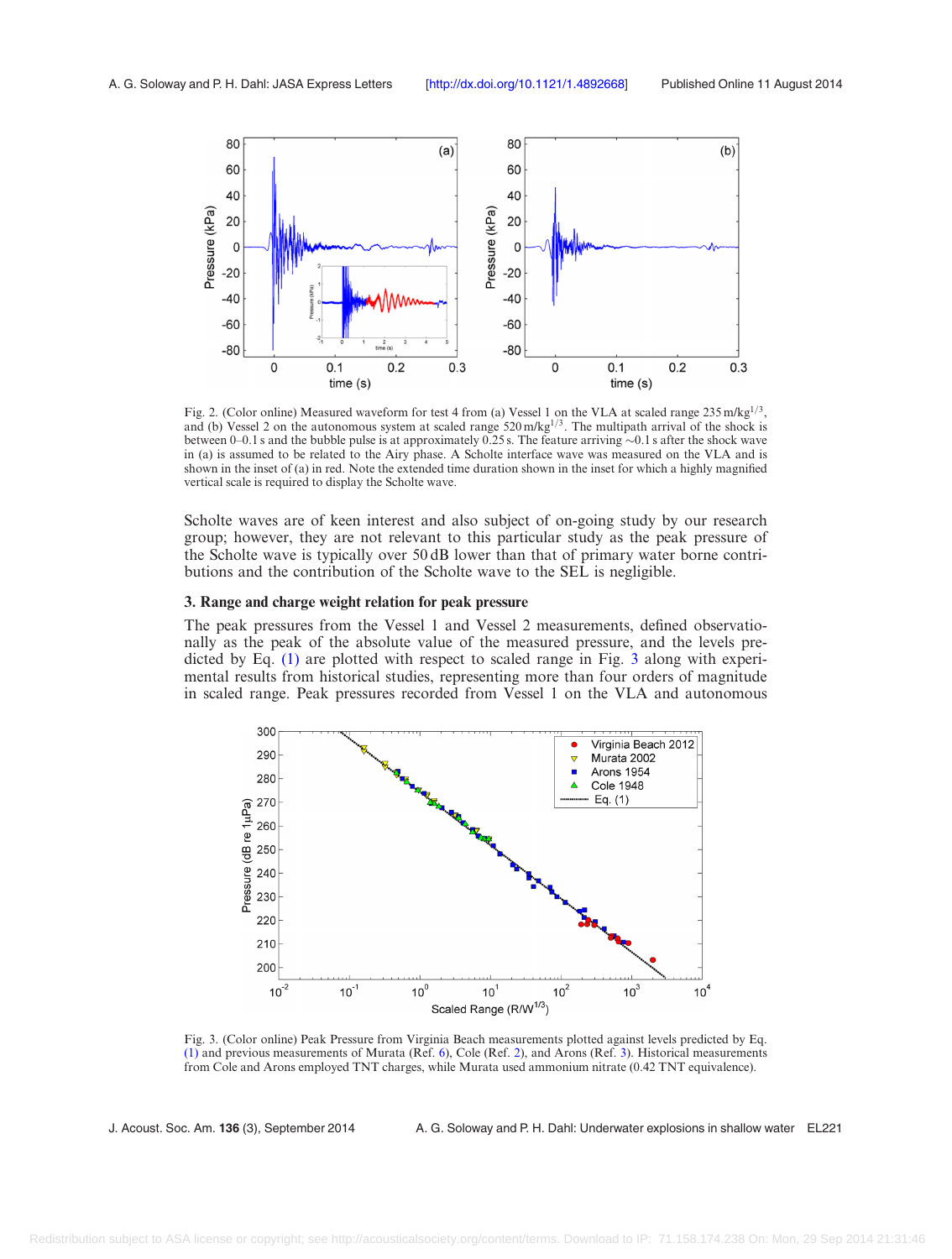<span id="page-4-0"></span>system exhibit weak depth dependence  $(\pm 3 \text{ dB})$ , and are therefore presented here as a single averaged value. For the historical data, a root-mean-squared decibel error between the data and Eq. [\(1\)](#page-0-0) is 1.9 dB, and for the Virginia Beach data this value is 2.4 dB. During the measurements precise source-receiver distances for each test were unavailable and an uncertainty of  $\pm 50$  m has been assumed. From Eq. [\(1\)](#page-0-0) this uncertainty translates to  $\pm 1$  dB at the 430 and 950 m measurement ranges, and increases to  $\pm$ 5 dB at the 165 m measurement range.

## 4. Range and charge weight relation for Sound Exposure Level

Plotting SEL for tests 1–5 against the energy flux scaling parameter  $W^{1/3}(R/W^{1/3})^{-2.12}$ the data collapse well onto a single line given by

$$
SEL = 6.14 \times \log_{10} \left( W^{1/3} \left( \frac{R}{W^{1/3}} \right)^{-2.12} \right) + 219,
$$
 (5)

where SEL is expressed in dB re 1  $\mu$ Pa<sup>2</sup>s (Fig. 4). Equation (5) results from minimizing the Euclidean 2-norm between the SEL data (expressed in dB) and a two-parameter model using least-squares fitting and gives a root-mean-square decibel error of 1.1 dB (with a resulting  $r^2$  estimate, or coefficient of determination, equal to 0.95). Note that the SEL data reported here include energy contributions from the multi-path propagation of the shock wave and bubble pulses, although the latter, as well as Scholte waves, contribute little to the overall SEL. However, it worth quantifying further the bubble pulse contribution given that the scaling parameter used with Eq. (5) presupposes the shock wave as the dominate contribution to SEL. Specifically, re-evaluating the time series data to include only the shock wave contribution results in at most a 1.5 dB reduction in SEL, suggesting the first bubble pulse contributes at most about 30% of the energy. This result is nominally consistent with that found by computing the SEL of synthetic pressure time series derived from the suite of empirically based equations in Chapman, $\frac{4}{3}$  where the time series can include, or be truncated to exclude, the first bubble pulse.

Finally, the SEL data and Eq. (5) also reflect the influence of the bounded underwater waveguide as distinct from an unbounded medium for which the latter would put the coefficient equal to 10 rather than the value  $\sim$ 6 that emerges from the



Fig. 4. (Color online) SEL for the Virginia Beach measurements and Eq. (5) plotted against range scaling from Eq. [\(3\)](#page-1-0).

EL222 J. Acoust. Soc. Am. 136 (3), September 2014 A. G. Soloway and P. H. Dahl: Underwater explosions in shallow water